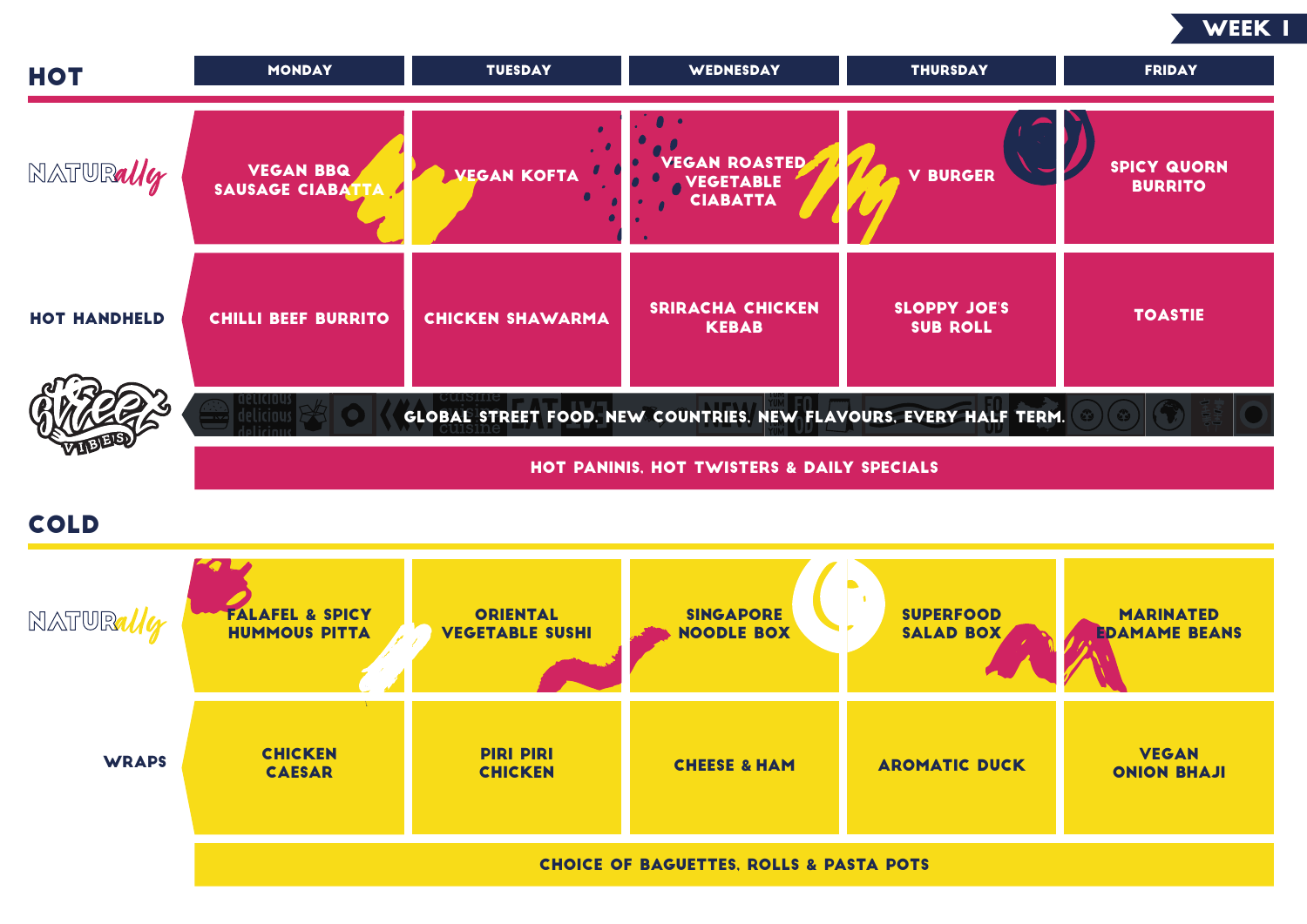



| <b>HOT</b>          | <b>MONDAY</b>                                                     | <b>TUESDAY</b>                                                | <b>WEDNESDAY</b>                                   | <b>THURSDAY</b>                       | <b>FRIDAY</b>                            |  |
|---------------------|-------------------------------------------------------------------|---------------------------------------------------------------|----------------------------------------------------|---------------------------------------|------------------------------------------|--|
| NATURally           | <b>VEGAN</b><br><b>HOT DOG</b>                                    | <b>LENTIL DAHL</b><br><b>BUDDHA</b><br><b>BOWL</b>            | <b>VEGAN KOREAN</b><br><b>NOODLES</b><br>$\bullet$ | <b>VEGAN</b><br><b>CHICKEN BURGER</b> | <b>VEGAN OUN</b><br><b>BURRITO</b>       |  |
| <b>HOT HANDHELD</b> | <b>PIRI PIRI</b><br><b>CHICKEN KEBAB</b>                          | <b>KOREAN CHICKEN</b><br><b>SUB ROLL</b>                      | <b>PEPPERONI</b><br><b>BIGFOOT</b>                 | <b>BEEF BURRITO</b>                   | <b>CRISPY POTA</b>                       |  |
|                     | GLOBAL STREET FOOD. NEW COUNTRIES, NEW FLAVOURS, EVERY HALF TERM. |                                                               |                                                    |                                       |                                          |  |
|                     | <b>HOT PANINIS, HOT TWISTERS &amp; DAILY SPECIALS</b>             |                                                               |                                                    |                                       |                                          |  |
| <b>COLD</b>         |                                                                   |                                                               |                                                    |                                       |                                          |  |
| NATURally           | <b>VEGAN CHEESE,</b><br><b>ROCKET &amp; MAYO</b><br><b>WRAP</b>   | <b>CRACKED</b><br><b>WHEAT &amp; FETA</b><br><b>SALAD BOX</b> | <b>GREENS &amp;</b><br><b>GRAINS</b>               | <b>SINGAPORE</b><br><b>NOODLE BOX</b> | <b>MEZZE BA</b>                          |  |
| <b>WRAPS</b>        | <b>BBQ</b><br><b>CHICKEN STRIPS</b>                               | <b>ROASTED PEPPER</b><br>& HALLOUMI                           | <b>BBQ PULLED PORK</b>                             | <b>CHICKEN TIKKA</b>                  | <b>VEGAN</b><br><b>FALAFEL &amp; HUN</b> |  |
|                     | <b>CHOICE OF BAGUETTES, ROLLS &amp; PASTA POTS</b>                |                                                               |                                                    |                                       |                                          |  |